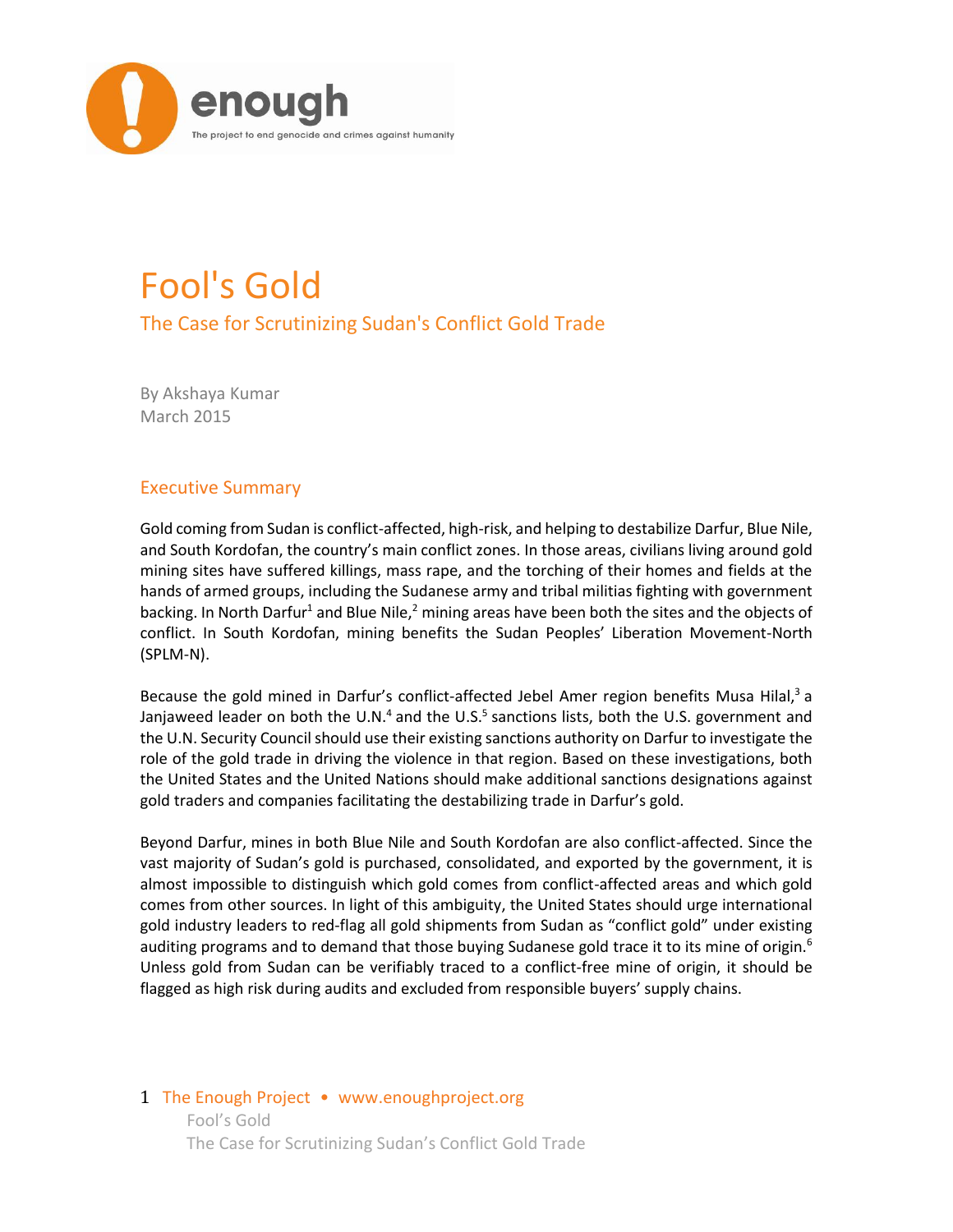These combined due diligence efforts should help to reduce the market price for conflict-affected gold from Sudan. When combined with targeted sanctions on gold traders, these measures should make it harder for the government of Sudan, its Janjaweed proxies, and other armed groups to profit from war and use gold to fund their operations.

Below we outline the scope of the problem and offer policy recommendations.

## Where are Sudan's gold mines?

Sudan boasts 944 tonnes (1,057 tons) of gold reserves.<sup>7</sup> Gold mines are scattered across Sudan, including Darfur, South Kordofan, and Blue Nile. These are the principal zones of conflict in Sudan today. Artisanal gold mining is also drawing hundreds of thousands of artisanal miners to the deserts of Sudan's northern and eastern states, areas that have not seen large-scale conflict yet.<sup>8</sup>

Historically, Sudan exported most of its gold from mines in the relatively peaceful northeastern part of the country. Until 2012, 74 percent of the country's proven gold reserves were being managed through just two companies:<sup>9</sup> the Canadian-Egyptian-Sudanese joint venture Ariab<sup>10</sup> and the Moroccan-Sudanese venture Managem.<sup>11</sup> Those companies' concessions are in Red Sea and Nile states respectively, far from the country's war zones. Although these large-scale mines attracted criticism for their poor labor conditions and negative environmental impact, the country's gold trade was never directly touched by its wars.<sup>12</sup> This changed dramatically in 2012 with the discovery of significant gold deposits in North Darfur. The discovery of gold in Jebel Amer attracted a flood of at least 100,000 artisanal miners to the area.<sup>13</sup> Since then, artisanal gold has eclipsed industrial gold production. Although the government has granted more than 120 companies mining concessions, these sites have yet to yield much exportable gold.<sup>14</sup> Last year, only 10 of the 73.3 tonnes (11.2 of 82.1 tons) of gold produced in the country came from industrial mining operations.<sup>15</sup> The remaining gold was unearthed by one million artisan miners, many in the country's conflict zones. 16

# Who controls Sudan's conflict gold mines in North Darfur, South Kordofan, and Blue Nile?

In North Darfur, competition over mining areas reflects the broader political landscape.

In January 2013, the gold mining area of Jebel Amer in North Darfur was the site of mass ethnic cleansing and violent displacement.<sup>17</sup> The site is now under the control of the Awakening Revolutionary Council and Musa Hilal, a tribal leader and infamous Janjaweed commander.<sup>18</sup> Hilal is one of four people that the U.N. Security Council has already placed under sanctions for his previous role in the abuses leading up the genocide in Darfur.<sup>19</sup> He now claims control over one of the most productive mining sites in the entire country.

With tacit government backing, Hilal's forces overran Jebel Amer, a Beni Hussein stronghold, in early 2013.<sup>20</sup> As Magdi El Gizouli, a fellow at the Rift Valley Institute explains, "The government is so desperate for the gold that they are willing to stoke conflict to get artisanal mines under its control."<sup>21</sup> Mass displacement and serious human rights abuses ensued. In a classic divide-andconquer move, the government imposed a July 2013 treaty between the Abbala and Beni Hussein

## 2 The Enough Project • www.enoughproject.org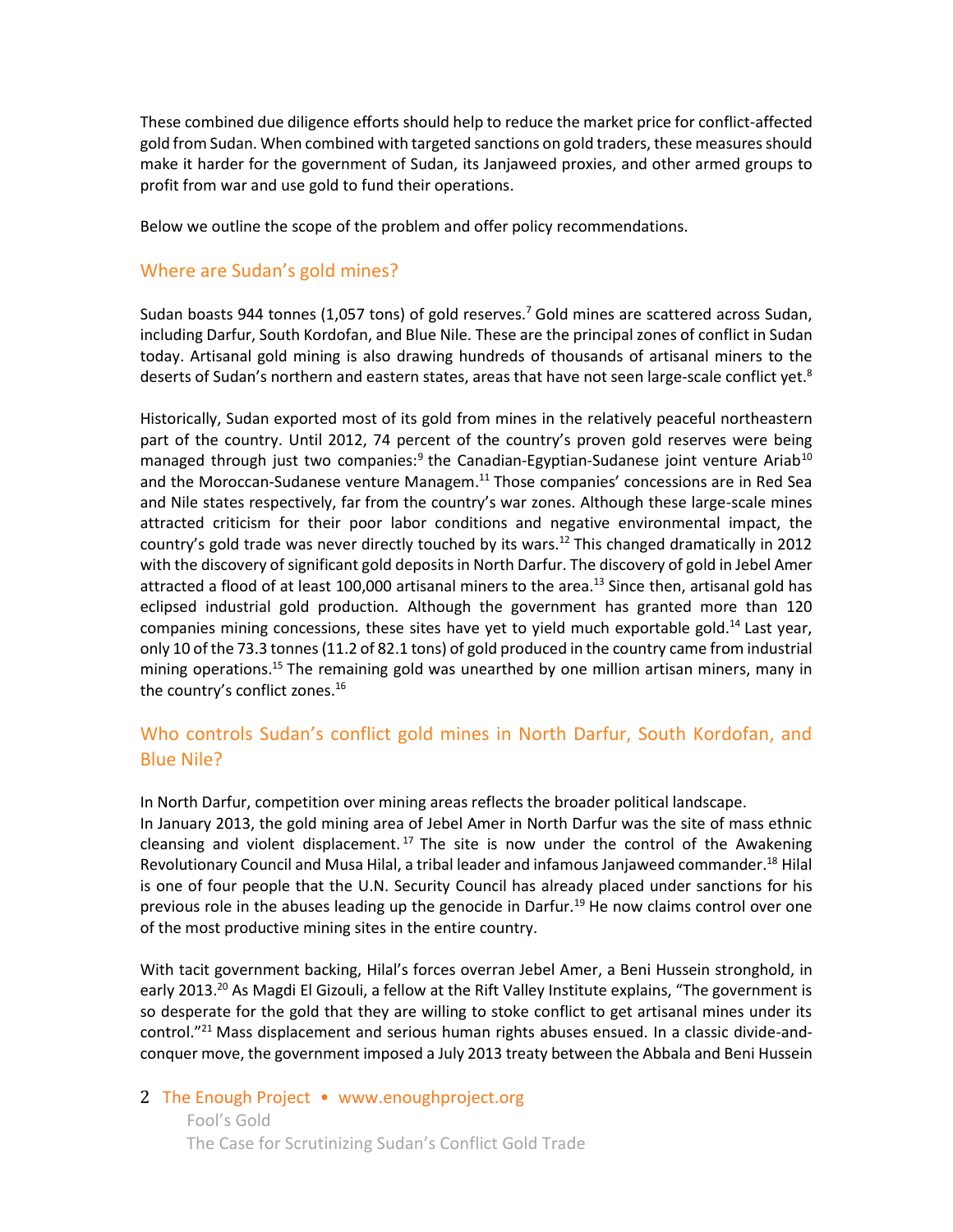tribes, which gave control of the Jebel Amer mining area to the government.<sup>22</sup> At the same time, Hilal mediated his own parallel peace treaty<sup>23</sup> that allows him to continue to exercise his influence over the area through a parallel system of taxation. At the time, the North Darfur state Minister of Finance Abu Daoud Suleiman announced that the government would levy a fee on all gold mined from the area.<sup>24</sup> By substantially reducing the Beni Hussein community's stake in the enterprise, this agreement reallocated proceeds from the mine in favor of the government and its Abbala allies. A year later, in August 2014, the central government sought to grant industrial mining concessions over the area to two companies with ties to the Islamic Movement in Sudan: MAM for Mining and Minas.<sup>25</sup>

While Hilal continues to assert *de facto* control over the mine through the Awakening Revolutionary Council, the government has awarded *de jure* rights to these companies, which hope to ring-fence the operations. As of December 2014, Hilal's Awakening Revolutionary Council had set up its own management board to govern mining in Jebel Amer and impose its own taxes.<sup>26</sup> Despite Hilal's benefit from gold at its point of origin, the trade puts profits into the hands of the government because it is sold to the Central Bank.

Additionally, local media reports that Janjaweed war criminal and leader of the Rapid Support Forces Mohammad Hamdan Dagolo independently owns at least three mines in Jebel Amer.<sup>27</sup> Following detailed reporting by the U.N. Panel of Experts on Sudan, $^{28}$  Dagolo's Rapid Support forces were recently singled out by the U.N. Security Council for violations of Security Council Resolution 1591.<sup>29</sup>

Although they only produce limited quantities of gold, mines in Blue Nile and South Kordofan states have also been sites of conflict, according to the research organization International Peace Information Service (IPIS). In 2012, the Sudan Armed Forces took over two mines in Blue Nile state, one in Belguwa, 60 kilometers north of al Damazin and the other south of Geissan.<sup>30</sup> Red Rock Mining Company now holds the concession near al Damazin.<sup>31</sup> Red Rock is a subsidiary of Sudan Master Technology, a government-owned company on the U.S. sanctions list. Eyat Mining and Exploration operates the site near Geissan.<sup>32</sup> In the same period, the rebel SPLM-N took over two mines near Rashad town in Blue Nile-Zalataya and Jebel Mahala.<sup>33</sup>

The SPLM-N also controls mines in South Kordofan state, including six sites in Heiban country.<sup>34</sup> IPIS has found evidence that proceeds from SPLM-N mining are deposited in the Mountain Trade and Development Bank in Juba.<sup>35</sup>

#### Where does the gold go after leaving the mines?

In Sudan, the Central Bank enjoys a *de jure* monopoly of gold processing and sale abroad. It operates the country's only refinery<sup>36</sup> and is the only entity allowed to sell gold abroad.<sup>37</sup> Because gold exports are currently one of the government's primary sources of foreign exchange, the Central Bank is willing to offer competitive domestic prices to discourage small-scale miners from clandestinely selling their gold to smugglers. $38$ 

## 3 The Enough Project • www.enoughproject.org Fool's Gold The Case for Scrutinizing Sudan's Conflict Gold Trade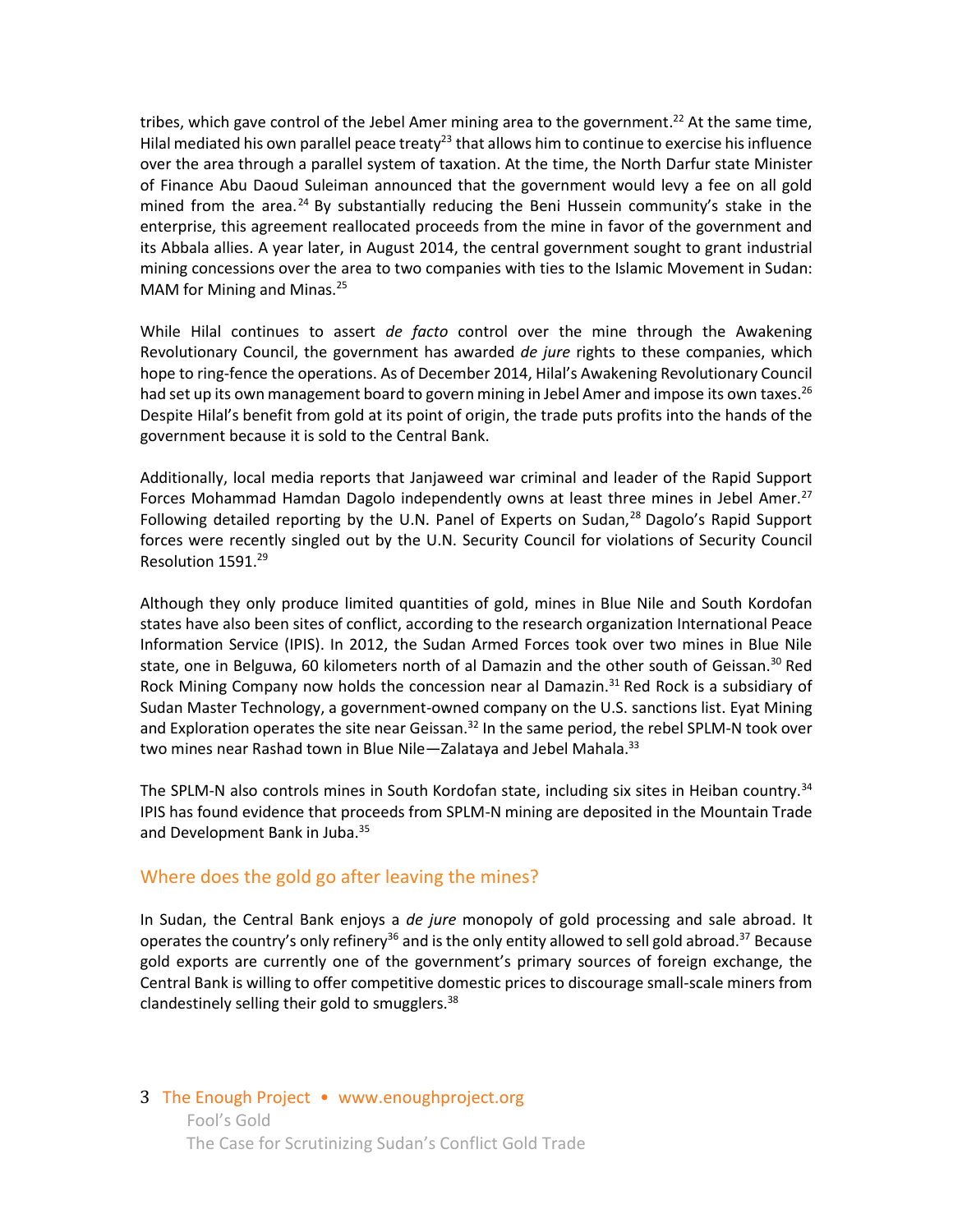The Central Bank of Sudan prints money to buy local gold at high black-market currency rates and then sells it for dollars on the global market at the much lower official exchange rates.<sup>39</sup> But this approach is unsustainable in the long run. Three years of gold purchases by the Central Bank of Sudan have led to massive injections of liquidity in the market and faster reserve money growth than expected, which in turn has caused further inflation. The International Monetary Fund (IMF) is now recommending that Sudan "reduce unsterilized gold purchases, and refrain from using the parallel exchange rate for these purchases."<sup>40</sup> By noting the government's problematic use of the parallel exchange rate to finance its "unsterilized" gold purchase, the IMF report makes clear that the current approach, which relies on the difference between the black-market currency rate and the official global exchange rate, is fiscally unadvisable.

# How does Sudanese gold reach the global market?

With the exception of limited sales to Canada, Saudi Arabia, and South Africa, Sudan sells most of its gold to the United Arab Emirates.<sup>41</sup> Once Sudan's gold reaches the Emirates, it enters the international market and ends up in consumer electronics, jewelry, aviation parts, and banks. Last year, the Sudanese government only officially exported 37 of the 73.3 tonnes (41.4 of 82.1 tons) of the gold it claims was produced within the country.<sup>42</sup> More research is needed on what happens to the other 36.3 tonnes (40 tons).

It is worth noting that the government of Sudan is not earning full market value for its exports. The IMF found that Sudanese gold exports earn less per ounce compared to the international rate. In 2013, Sudanese gold sold for \$1.198 per ounce while gold on the international market commanded \$1.411 per ounce at the time.<sup>43</sup> In 2012, the gap was even more pronounced—at \$0.343 per ounce.<sup>44</sup> Despite these unfavorable terms, the Sudanese government continues to buy gold from miners at the international rate since gold exports remain one of its only sources of foreign exchange.

# Why is gold so important to the Sudanese economy?

With the loss of oil revenues, gold is becoming the government's lifeline for foreign exchange, which the Sudanese government desperately needs and has lost in its effort to defend the national currency from double-digit inflation. Sudan's President Omar al-Bashir himself has acknowledged that although "we lost oil, we got gold."<sup>45</sup> Sudan is the 12th largest gold producer in the world and the third largest in Africa, so these exports are not insignificant.<sup>46</sup> The IMF projected that "an anticipated good agriculture harvest and continued robust gold production are expected to strengthen economic growth [in Sudan] to about 3<sup>1</sup>/<sub>2</sub> percent.<sup>"47</sup>

According to the IMF, in 2011, gold exports accounted for only 13 percent of the country's total exports.<sup>48</sup> By 2012, that number climbed to 42 percent.<sup>49</sup> Despite a drop in exports in 2013, gold sales still made up 36 percent of overall exports.<sup>50</sup> Fitting that pattern, the IMF projects that 2014 gold sales earned the government at least \$1.172 billion.<sup>51</sup> The Sudanese government itself boasts that sales earned \$1.36 billion last year.<sup>52</sup> Especially in light of debilitating sanctions on Sudan's Central Bank, gold acts as a vehicle to secure reliable streams of foreign exchange. Iran employed a similar strategy with its "gas for gold scheme" involving Turkey.<sup>53</sup> In that arrangement, Iran sold

## 4 The Enough Project • www.enoughproject.org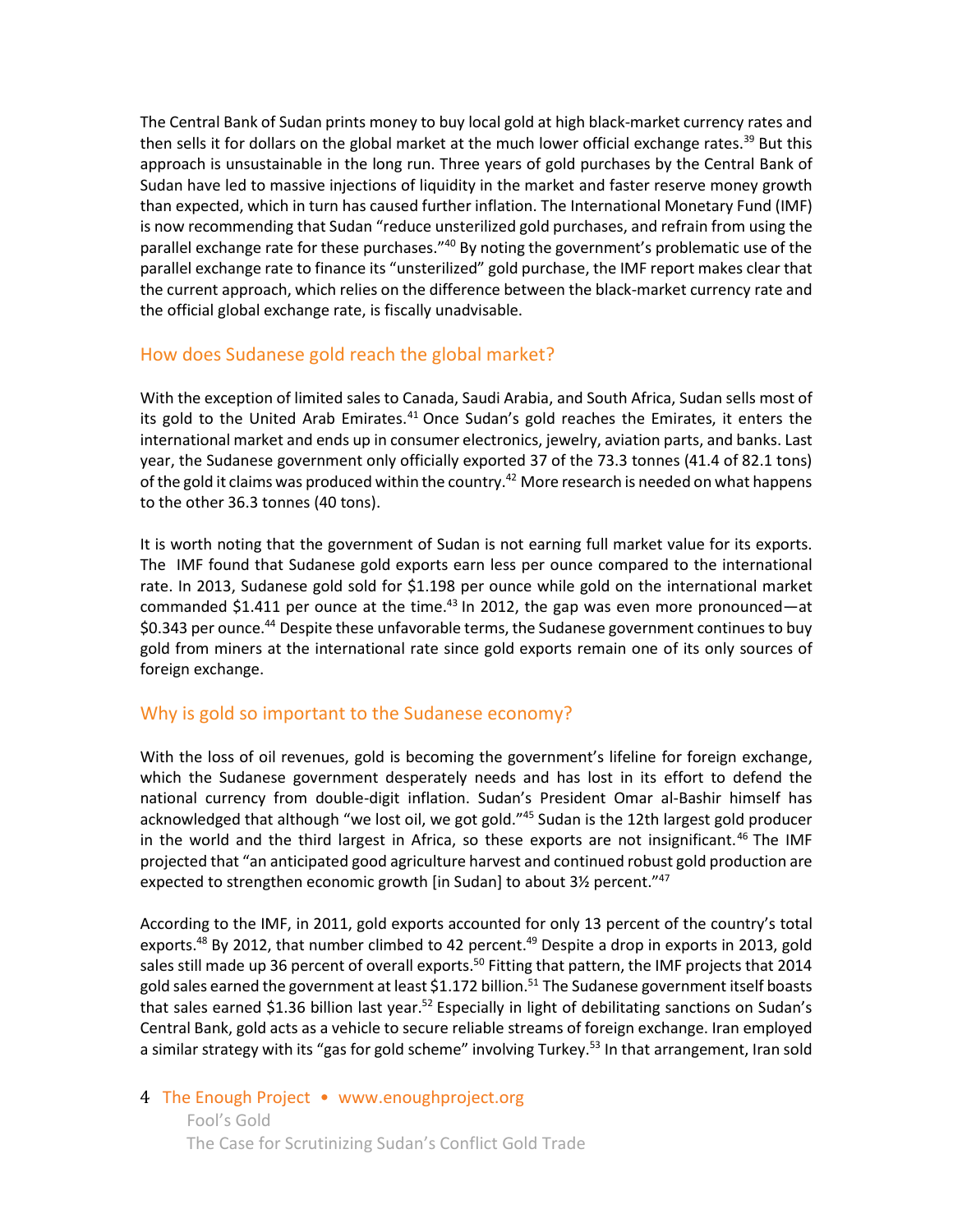its gas to Turkey in exchange for gold. It then sold that gold to the United Arab Emirates in exchange for foreign currency. At the height of the U.S.-led sanctions campaign, Iran relied on this scheme to buttress its economy and secure a reliable stream of foreign currency through sales of gold to the United Arab Emirates. Sudan has adopted a similar approach.

# How do we know which gold shipments exported from Sudan come from conflict– affected areas?

It is impossible to tell. Because all of Sudan's gold mixes together at the Central Bank before export, there is no way to distinguish between gold mined from conflict-affected areas in North Darfur, South Kordofan, and Blue Nile and gold from mines that meet responsible sourcing criteria.

The London Bullion Market Association (LBMA),<sup>54</sup> the Responsible Jewellery Council (RJC),<sup>55</sup> the Conflict-Free Sourcing Initiative (CFSI),<sup>56</sup> and the Dubai Multi Commodities Center (DMCC)<sup>57</sup> have all asked or required their members to conduct due diligence on their supply chains for connections to conflict and use conflict-free auditing systems. The new conflict-free audits have flagging systems for gold from conflict or high-risk countries, including places where the gold has been associated with serious abuses or support to armed groups.<sup>58</sup> These efforts align with the Organization for Economic Cooperation and Development (OECD) position in its supplement on gold to its due diligence guidance for responsible supply chains of minerals from conflict-affected and high-risk areas.<sup>59</sup> To date, these auditing systems have mainly been used to screen for gold from the Democratic Republic of the Congo because of the conflict minerals provision in the 2010 Dodd-Frank Wall Street Reform and Consumer Protection Act. <sup>60</sup> The lack of widespread knowledge about Sudan's conflict gold dynamics has allowed high-risk gold from Sudan to continue to make its way into the international market.

#### What can we do to limit profits from Sudan's conflict gold trade?

There are a number of steps that could help stop Sudan's conflict gold trade:

**1. Task U.N. experts with investigation of Darfur's gold trade:** In its engagement with its Panel of Experts, the Sudan Sanctions Committee should task the Panel with investigating connections between gold and all the armed groups operating in Darfur, including the government's security services. Because he is already on their list, Musa Hilal should receive special attention from the Panel for his connections to the gold trade.

There is precedent for this type of approach. U.N. Security Council Resolution 2198 found that the "illicit trade of natural resources, including gold or wildlife" constitutes an act that undermines "the peace, stability or security of the DRC." $61$  Resolution 1591, which set up the U.N.'s sanctions regime on Darfur, also allows for punitive measures against anyone found to be "a threat to stability in Darfur and the region."<sup>62</sup> However, this language has not been interpreted to include natural resource trade in the case of Darfur. Because the gold trade has become a major source of financing for armed groups and a

## 5 The Enough Project • www.enoughproject.org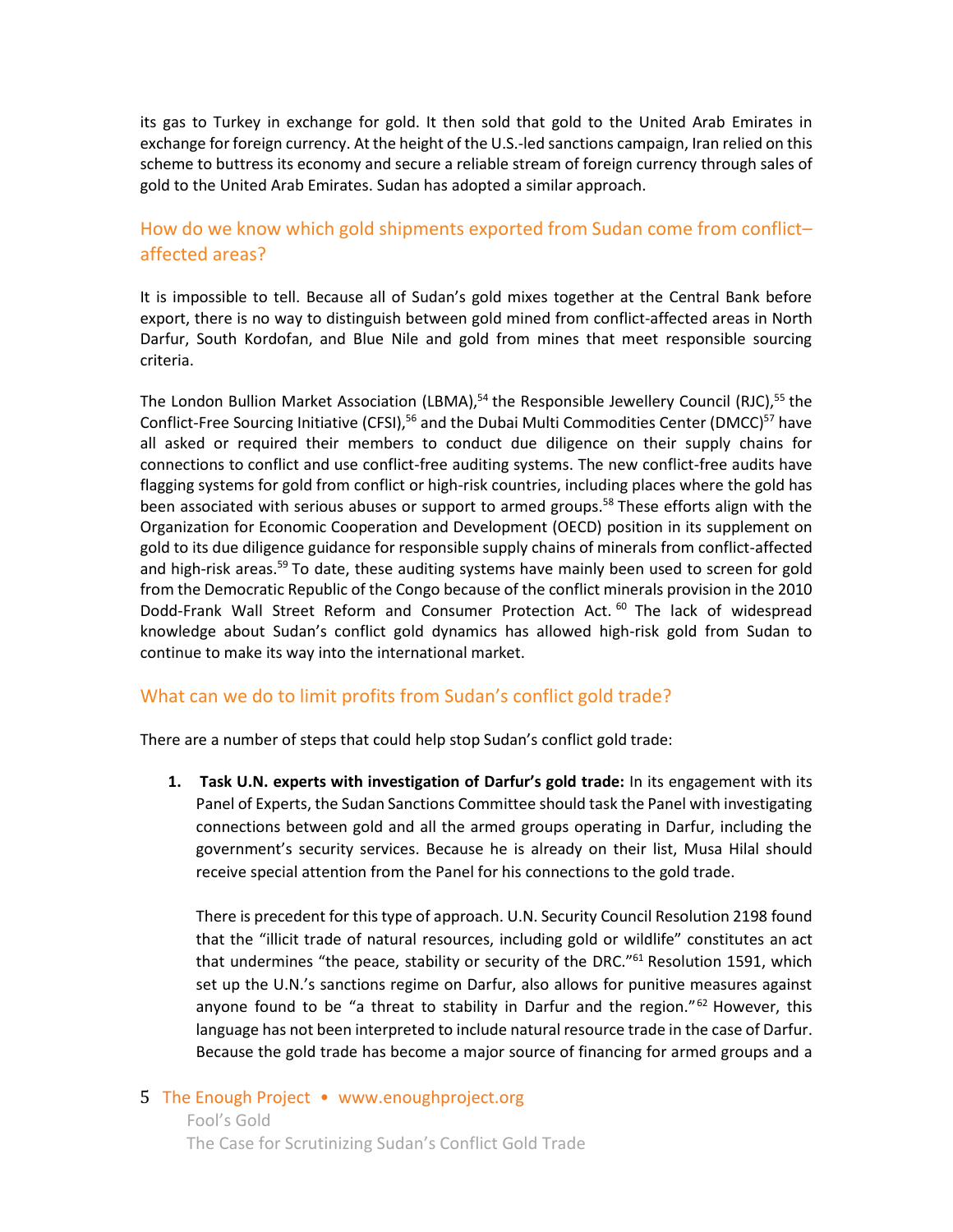threat to the region's stability, an analogous interpretation of the scope of Darfur sanctions is appropriate.

- **2. Prioritize building dossiers on key gold traders within Sudan and warn international traders of possible sanctions:** Like the United Nations, the U.S. government has its own sanctions authority, allowing designations of those found to be contributing to destabilizing Darfur.<sup>63</sup> The U.S. Department of the Treasury should build dossiers on the traders who carry gold from mines in Darfur and those who sell gold to the Central Bank. Under Executive Order 13400, anyone who constitutes a threat to the stability of Darfur and the region can be designated for sanctions. U.S. diplomats should make it clear to interlocutors in the Emirates, Saudi Arabia, and South Africa that unless traders in their countries stop purchasing from conflict-affected supply chains originating in Darfur, any traders who import from Sudan may also be investigated for U.S. sanctions designation under the premise that the gold trade destabilizes the region.
- **3. Take legislative action to curb trade in conflict-affected gold from Sudan:** Given the gravity of the threat that the gold trade presents, the U.S. Congress should expand the scope of Sudan's sanctions outlined in the 2006 Darfur Peace and Accountability Act to specifically include provisions that would allow the imposition of sanctions on traders, officials, and armed leaders benefitting from the conflict-affected gold trade from Darfur.

Additionally, members of Congress should introduce language that spells out how Sudan's gold trade is conflict-affected and a major factor in destabilizing Darfur, especially in light of its connection to Musa Hilal, who is on the U.S. sanctions list. This language could be incorporated in an existing legislative vehicle on Sudan or on a stand-alone basis. In it, Congress should call on banks and gold refiners to red-flag Sudanese gold as high-risk, and for gold industry associations to include Sudan as a high-risk country in their conflict-free audits, in order to ascertain what gold exports from Sudan are conflict-affected.

**4. Encourage greater industry due diligence:** The U.S. Department of State's Bureau of Economic and Business Affairs should urge the OECD Multi-Stakeholder Group on Responsible Mineral Supply Chains, the CFSI, the LBMA, and the RJC to make sure that their various auditors designate Sudanese gold as high-risk when conducting conflict-free audits. Given the consolidation of all gold mined in Sudan by the Central Bank, all exports coming from the country should be considered high risk-for connections to conflict at present. Specifically, both the LBMA and the DMCC should avoid adding Sudan's stateowned refinery to good delivery lists.

Since the Emirates remains the most important destination for gold from Sudan, the U.S. Department of State should place special attention on urging Emirati authorities to

#### 6 The Enough Project • www.enoughproject.org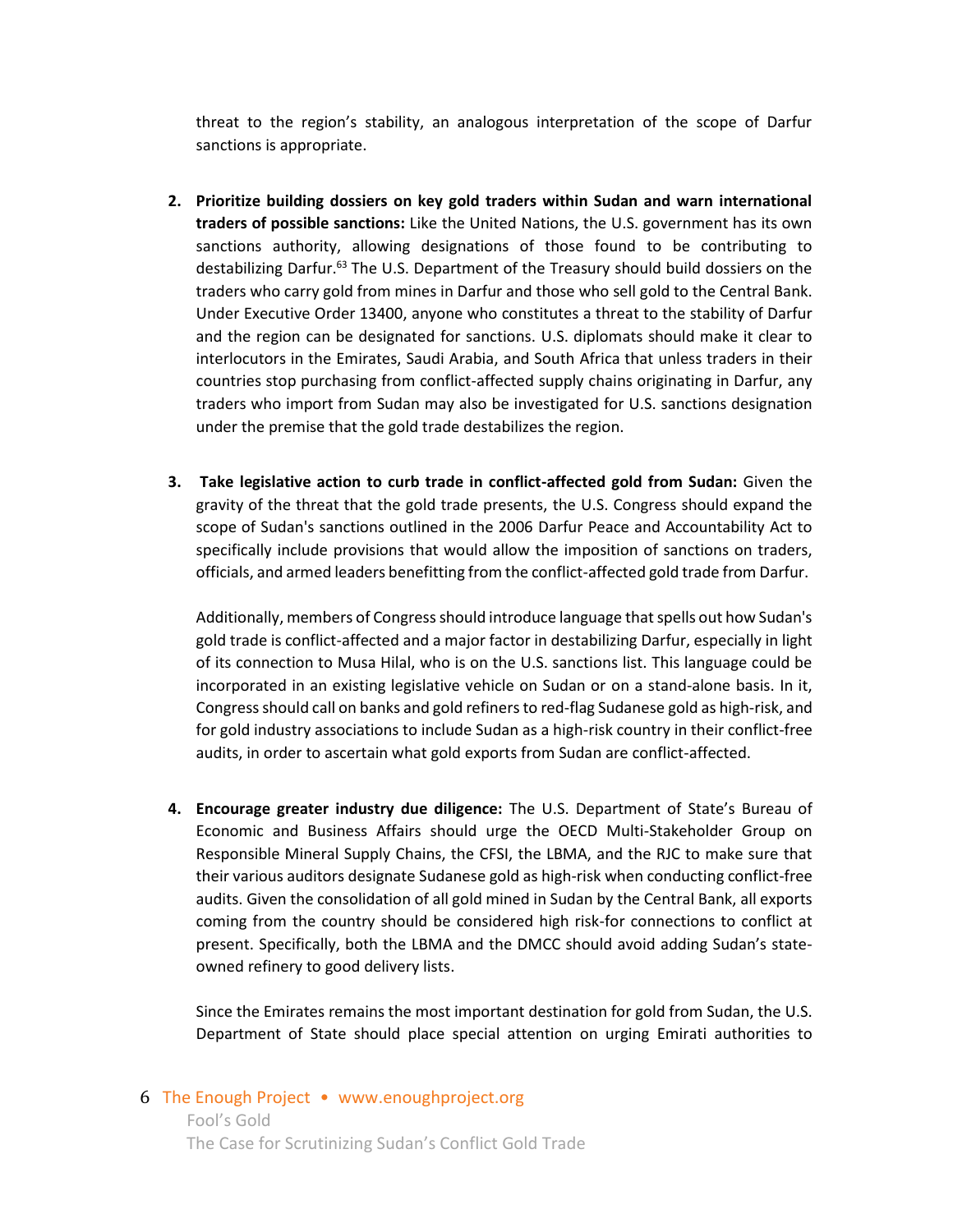pursue regulatory reforms. U.S. economic officers should engage the Emirates bilaterally to urge officials to tighten import controls on gold from Sudan. Specifically, the Emirates government and the DMCC should require that any imports from Sudan are documented with invoices stating the consignees, certificates of origin, and proof of original export taxes paid. U.S. diplomats should also urge the Emirates to eliminate the hand-carry rule that allows smugglers to carry in large amounts of gold with limited scrutiny.

For their part, industry auditors from the LBMA, RJC, and CFSI should red-flag Sudan's gold exports as conflict-affected during conflict-free audits, and require refiners to conduct additional due diligence and trace all gold coming from Sudan to its mine of origin to ensure that such purchases are not inadvertently fueling war in Darfur, Blue Nile, or South Kordofan. The gold industry's existing responsible sourcing auditing programs are attempting to address conflict-affected supply chains from the Democratic Republic of the Congo. The same scrutiny should be applied to Sudan. This would thereby reduce the market value that any conflict-affected Sudanese gold can command.

#### **Endnotes**

 $\overline{a}$ 

#### 7 The Enough Project • www.enoughproject.org

 $1$  Omer Ismail and Akshaya Kumar, "Darfur's Gold Rush: State-Sponsored Atrocities 10 Years After the Genocide" (Washington: The Enough Project, May 2013), available at [http://www.enoughproject.org/files/Darfur\\_Gold\\_Rush.pdf.](http://www.enoughproject.org/files/Darfur_Gold_Rush.pdf)

<sup>&</sup>lt;sup>2</sup> On Blue Nile, see Steven Spittaels and Yannick Weyns, "Mapping Conflict Motives: the Sudan-South Sudan border" (Antwerp: International Peace Information Service, January 2014), available at <https://docs.google.com/viewer?url=http://ipisresearch.eu/download.php?id%3D440> and Africa Intelligence, "Gold a target for SAF and SPLM-N in south," March 4, 2014, available by subscription at [http://www.africaintelligence.com/AMA/exploration-production/2014/03/04/gold-a-target-for-saf-and](http://www.africaintelligence.com/AMA/exploration-production/2014/03/04/gold-a-target-for-saf-and-splm-n-in-south,108010586-ART)[splm-n-in-south,108010586-ART.](http://www.africaintelligence.com/AMA/exploration-production/2014/03/04/gold-a-target-for-saf-and-splm-n-in-south,108010586-ART)

<sup>&</sup>lt;sup>3</sup> For more on Musa Hilal, see Rebecca Hamilton, "The Monster of Darfur," New Republic, December 3, 2009, available a[t http://www.newrepublic.com/article/economy/the-monster-darfur.](http://www.newrepublic.com/article/economy/the-monster-darfur)

<sup>&</sup>lt;sup>4</sup> Under U.N. Security Council Resolution 1591, the Security Council may impose asset freezes and travel bans on those "who impede the peace process, constitute a threat to stability in Darfur and the region, commit violations of international humanitarian or human rights law or other atrocities, violate the measures implemented by resolution 1556 (2004)… or are responsible for offensive military overflights." U.N. Security Council, "Resolution 1591 (2005) Adopted by the Security Council at its 5153rd meeting, on 29 March 2005," S/RES/1591 (2005), para. 3(c), March 29, 2005, available at

[http://www.un.org/ga/search/view\\_doc.asp?symbol=S/RES/1591%20\(2005\).](http://www.un.org/ga/search/view_doc.asp?symbol=S/RES/1591%20(2005)) See also narrative summary for the designation of Musa Hilal: U.N. Security Council Committee established pursuant to resolution 1591 (2005) concerning the Sudan, "Narrative Summaries of Reasons for Listing," available at <http://www.un.org/sc/committees/1591/SDi002.shtml> (last accessed March 2015).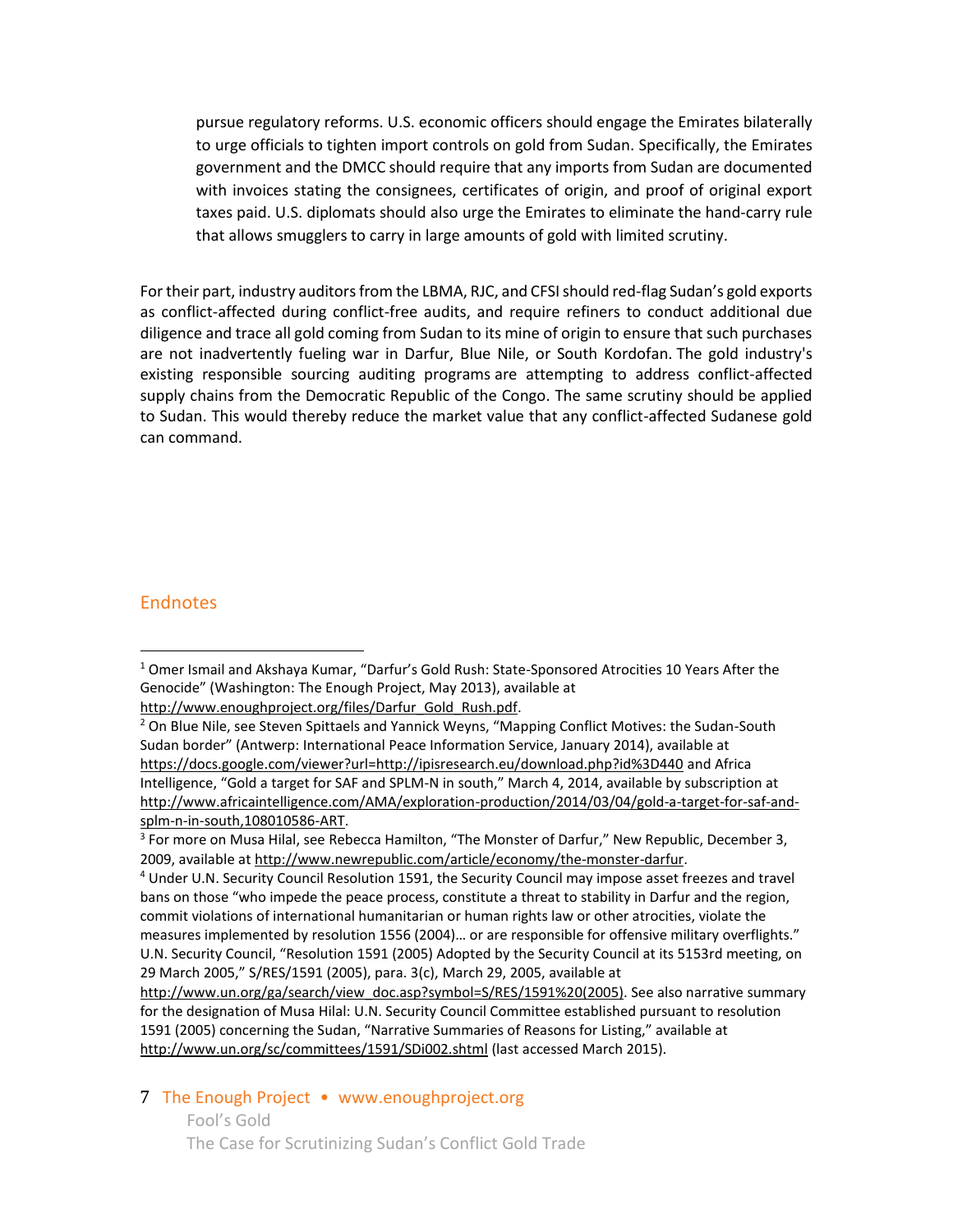$\overline{a}$ <sup>5</sup> Hilal is listed on the Office of Foreign Asset Control's list of Specially Designated Nationals, available at <http://www.treasury.gov/resource-center/sanctions/SDN-List/Pages/default.aspx> (last accessed March 2015). Under Executive Order 13400, the U.S. Department of the Treasury may impose sanctions on those it finds "to have constituted a threat to the peace process in Darfur; to have constituted a threat to stability in Darfur and the region; to be responsible for conduct related to the conflict in Darfur that violates international law; to be responsible for heinous conduct with respect to human life or limb related to the conflict in Darfur; to have directly or indirectly supplied, sold, or transferred arms or any related materiel, or any assistance, advice, or training related to military activities to the Government of Sudan, the Sudan Liberation Movement/Army, the Justice and Equality Movement, the Janjaweed; or any person (other than a person listed in subparagraph (E)(1) through (E)(4) above) operating in the states of North Darfur, South Darfur, or West Darfur that is a belligerent, a nongovernmental entity, or an individual; to be responsible for offensive military overflights in and over the Darfur region; or to have materially assisted, sponsored, or provided financial, materiel, or technological support for, or goods or services in support of, the activities described in paragraph (a)(ii)(A) through (F) of this section or any person listed in or designated pursuant to this order; or to be owned or controlled by, or acting or purporting to act for or on behalf of, directly or indirectly, any person listed in or designated pursuant to this order." Executive Order no. 13,400, *Code of Federal Regulations*, title 3 (May 1, 2006), available at [http://www.treasury.gov/resource-center/sanctions/Documents/13400.pdf.](http://www.treasury.gov/resource-center/sanctions/Documents/13400.pdf)

<sup>6</sup> For criteria of red-flagged gold, see Organization for Economic Cooperation and Development, "OECD Due Diligence Guidance for Responsible Supply Chains of Minerals from Conflict-Affected and High-Risk Areas," 2nd ed., 2013, p. 79, available at [http://www.oecd.org/corporate/mne/GuidanceEdition2.pdf.](http://www.oecd.org/corporate/mne/GuidanceEdition2.pdf)  $<sup>7</sup>$  This figure was provided by the Sudanese minerals minister, Ahmed Mohamed Sadiq al-Karouri, in July</sup> 2014. The Economist Intelligence Unit, Sudan economy, "Report confirms large mineral deposits in Sudan," October 13, 2014, available at

[http://webcache.googleusercontent.com/search?q=cache:W4hhiJKWYO4J:country.eiu.com/article.aspx%](http://webcache.googleusercontent.com/search?q=cache:W4hhiJKWYO4J:country.eiu.com/article.aspx%3Farticleid%3D1022378686%26Country%3DSudan%26topic%3DEconomy%26subtopic%3DForecast%26subsubtopic%3DExternal%2Bsector+&cd=1&hl=en&ct=clnk&gl=us) [3Farticleid%3D1022378686%26Country%3DSudan%26topic%3DEconomy%26subtopic%3DForecast%26su](http://webcache.googleusercontent.com/search?q=cache:W4hhiJKWYO4J:country.eiu.com/article.aspx%3Farticleid%3D1022378686%26Country%3DSudan%26topic%3DEconomy%26subtopic%3DForecast%26subsubtopic%3DExternal%2Bsector+&cd=1&hl=en&ct=clnk&gl=us) [bsubtopic%3DExternal%2Bsector+&cd=1&hl=en&ct=clnk&gl=us.](http://webcache.googleusercontent.com/search?q=cache:W4hhiJKWYO4J:country.eiu.com/article.aspx%3Farticleid%3D1022378686%26Country%3DSudan%26topic%3DEconomy%26subtopic%3DForecast%26subsubtopic%3DExternal%2Bsector+&cd=1&hl=en&ct=clnk&gl=us) 

<sup>8</sup> Ulf Laessing, "Gold last hope for Sudan to avert economic collapse," Reuters, July 2012, available at [http://www.reuters.com/article/2012/07/18/us-sudan-gold-idUSBRE86H0SX20120718;](http://www.reuters.com/article/2012/07/18/us-sudan-gold-idUSBRE86H0SX20120718) also see photographs by Mohamed Nureldin Abdallah for Reuters, The Telegraph, "The hard life of Sudan's gold miners," available at [http://www.telegraph.co.uk/news/picturegalleries/worldnews/10213065/The-hard](http://www.telegraph.co.uk/news/picturegalleries/worldnews/10213065/The-hard-life-of-Sudans-gold-miners.html)[life-of-Sudans-gold-miners.html](http://www.telegraph.co.uk/news/picturegalleries/worldnews/10213065/The-hard-life-of-Sudans-gold-miners.html) (last accessed March 2015).

<sup>9</sup> Osman M. S M.,"The contribution of Minerals to the GDP in Sudan" Ministry of Mining Working papers on the Role of Mining Sector in the GDP, Khartoum Sudan, (in Arabic), 2013.

<sup>10</sup> Africa Confidential, "Egyptians return in search of gold," November 30, 2012, available by subscription at http://www.africa-confidential.com/article-preview/id/4701/Egyptians return in search of gold; photographs by Mohamed Nureldin Abdallah for Reuters, Globe and Mail, "Sudan's Hassai gold mine," September 30, 2011, available a[t http://www.theglobeandmail.com/report-on-business/international](http://www.theglobeandmail.com/report-on-business/international-business/sudans-hassai-gold-mine/article639307/)[business/sudans-hassai-gold-mine/article639307/](http://www.theglobeandmail.com/report-on-business/international-business/sudans-hassai-gold-mine/article639307/); Northern Miner, "La Mancha planning second life for Hassai," December 7, 2012, available at [http://www.northernminer.com/news/la-mancha-planning](http://www.northernminer.com/news/la-mancha-planning-second-life-for-hassai/1000746169/?&er=NA)[second-life-for-hassai/1000746169/?&er=NA.](http://www.northernminer.com/news/la-mancha-planning-second-life-for-hassai/1000746169/?&er=NA)

<sup>11</sup> Reuters, "Morocco's Managem eyes annual gold output of 12 t in Sudan – Suna," The Maghreb Daily ("Le Mag"), February 22, 2013, available at [http://www.lemag.ma/english/Morocco-s-Managem-eyes](http://www.lemag.ma/english/Morocco-s-Managem-eyes-annual-gold-output-of-12-t-in-Sudan-Suna_a3380.html)[annual-gold-output-of-12-t-in-Sudan-Suna\\_a3380.html](http://www.lemag.ma/english/Morocco-s-Managem-eyes-annual-gold-output-of-12-t-in-Sudan-Suna_a3380.html); Managem, "Exploration activities in Sudan," available at

[http://www.mineafrica.com/documents/3%20H.Nabil\\_Exploration%20Activities%20of%20Managem%20i](http://www.mineafrica.com/documents/3%20H.Nabil_Exploration%20Activities%20of%20Managem%20in%20Sudan_AMC%202014.pdf) [n%20Sudan\\_AMC%202014.pdf.](http://www.mineafrica.com/documents/3%20H.Nabil_Exploration%20Activities%20of%20Managem%20in%20Sudan_AMC%202014.pdf)

<sup>12</sup> Alawia al-Khalifa, "Traditional Mining: Poverty Alleviation vs. Environment Pollution," *Sudan Vision*, August 19, 2014, available at [http://news.sudanvisiondaily.com/details.html?rsnpid=239340;](http://news.sudanvisiondaily.com/details.html?rsnpid=239340) Sudan News

8 The Enough Project • www.enoughproject.org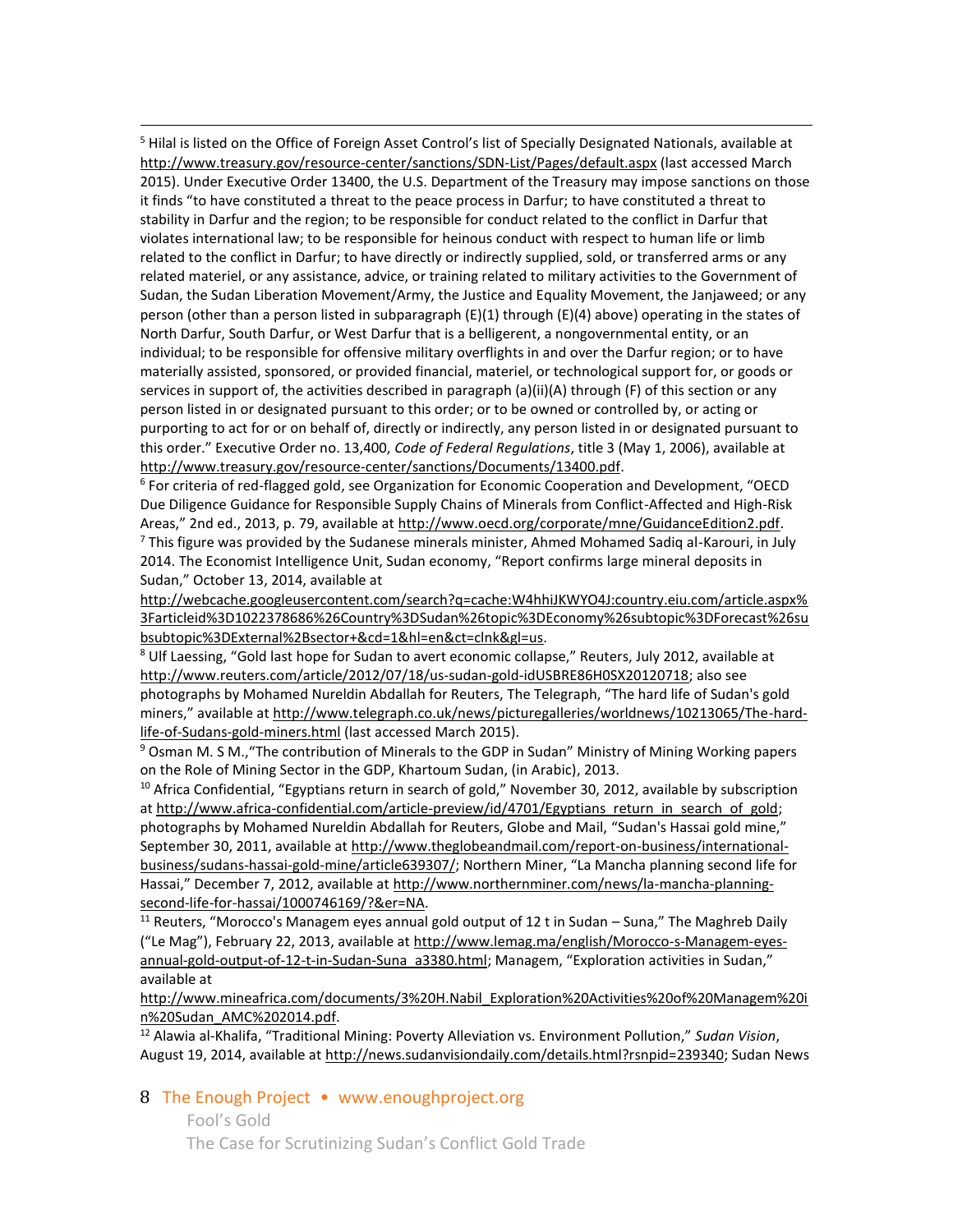Agency, "A grant of 200 thousand dollars to conduct study on impact of traditional mining in the Sudan," January 28, 2015, available at [http://suna-sd.net/suna/showNews/232457/en.](http://suna-sd.net/suna/showNews/232457/en)

 $13$  Ulf Laessing, "The Darfur conflict's deadly gold rush," Reuters, October 8, 2013, available at [http://www.reuters.com/article/2013/10/08/us-sudan-darfur-gold-idUSBRE99707G20131008,](http://www.reuters.com/article/2013/10/08/us-sudan-darfur-gold-idUSBRE99707G20131008) Jérôme Tubiana, "Out for Gold and Blood in Sudan," *Foreign Affairs*, May 1, 2014, available at <http://www.foreignaffairs.com/features/letters-from/out-for-gold-and-blood-in-sudan> and also at [http://www.crisisgroup.org/en/regions/africa/horn-of-africa/sudan/op-eds/tubiana-out-for-gold-and](http://www.crisisgroup.org/en/regions/africa/horn-of-africa/sudan/op-eds/tubiana-out-for-gold-and-blood-in-sudan.aspx)[blood-in-sudan.aspx.](http://www.crisisgroup.org/en/regions/africa/horn-of-africa/sudan/op-eds/tubiana-out-for-gold-and-blood-in-sudan.aspx)

<sup>14</sup> Sudan Tribune, "Sudan Predicted to Be Africa's Largest Gold Producer By 2018," AllAfrica.com, July 7, 2014, available a[t http://allafrica.com/stories/201407081069.html](http://allafrica.com/stories/201407081069.html); International Monetary Fund, "Sudan: 2014 Article IV Consultation and Second Review under Staff-Monitored Program—Staff Report; Press Releases; and Statement by the Executive Director for Sudan," December 2014, available at [http://www.imf.org/external/pubs/ft/scr/2014/cr14364.pdf.](http://www.imf.org/external/pubs/ft/scr/2014/cr14364.pdf)

<sup>15</sup> Sudan News Agency, "Sudan Produces 73.3 Tons of Gold," *Sudanow Magazine*, January 28, 2015, available a[t http://sudanow.info.sd/sudan-produces-73-3-tons-of-gold/.](http://sudanow.info.sd/sudan-produces-73-3-tons-of-gold/) 

<sup>16</sup> Sudan Vision, "1 Million Citizens Working in Traditional Mining in Sudan," January 28, 2015, available at [http://news.sudanvisiondaily.com/details.html?rsnpid=245576.](http://news.sudanvisiondaily.com/details.html?rsnpid=245576)

<sup>17</sup> Tubiana, "Out for Gold and Blood in Sudan"; Ismail and Kumar, "Darfur's Gold Rush."

 $18$  Radio Dabanga, "Musa Hilal's Council forms 'Jebel 'Amer Administration,' calls for intifada in Sudan," December 16, 2014, available at [https://www.dabangasudan.org/en/all-news/article/musa-hilal-s](https://www.dabangasudan.org/en/all-news/article/musa-hilal-s-council-forms-jebel-amer-administration-calls-for-intifada-in-sudan)[council-forms-jebel-amer-administration-calls-for-intifada-in-sudan.](https://www.dabangasudan.org/en/all-news/article/musa-hilal-s-council-forms-jebel-amer-administration-calls-for-intifada-in-sudan)

<sup>19</sup> U.N. Security Council Committee established pursuant to resolution 1591 (2005) concerning the Sudan, "Narrative Summaries of Reasons for Listing," available at

<http://www.un.org/sc/committees/1591/SDi002.shtml> (last accessed March 2015).

<sup>20</sup> Ismail and Kumar, "Darfur's Gold Rush."

 $\overline{a}$ 

 $21$  Laessing, "The Darfur conflict's deadly gold rush."

<sup>22</sup> Radio Dabanga, "Abbala-Beni Hussein treaty 'good for North Darfur agriculture': Minister," July 30, 2013, available a[t https://www.dabangasudan.org/en/all-news/article/abbala-beni-hussein-treaty-good](https://www.dabangasudan.org/en/all-news/article/abbala-beni-hussein-treaty-good-for-north-darfur-agriculture-minister)[for-north-darfur-agriculture-minister;](https://www.dabangasudan.org/en/all-news/article/abbala-beni-hussein-treaty-good-for-north-darfur-agriculture-minister) Radio Dabanga, "Casualties as Abbala gold miners clash in Jebel 'Amer, North Darfur," October 1, 2013, available at [https://www.dabangasudan.org/en/all-](https://www.dabangasudan.org/en/all-news/article/casualties-as-abbala-gold-miners-clash-in-jebel-amer-north-darfur)

[news/article/casualties-as-abbala-gold-miners-clash-in-jebel-amer-north-darfur;](https://www.dabangasudan.org/en/all-news/article/casualties-as-abbala-gold-miners-clash-in-jebel-amer-north-darfur) Radio Dabanga, "Sudanese army deployed 'to enforce peace in Jebel 'Amer,'" August 6, 2013, available at [https://www.dabangasudan.org/en/all-news/article/sudanese-army-deployed-to-enforce-peace-in-jebel](https://www.dabangasudan.org/en/all-news/article/sudanese-army-deployed-to-enforce-peace-in-jebel-amer)[amer.](https://www.dabangasudan.org/en/all-news/article/sudanese-army-deployed-to-enforce-peace-in-jebel-amer)

 $23$  Sudan Tribune, "Ex-Janjaweed leader sponsors tribal reconciliation conference in North Darfur," September 27, 2014, available a[t http://www.sudantribune.com/spip.php?article52540.](http://www.sudantribune.com/spip.php?article52540)

<sup>24</sup> Radio Dabanga, "'Gold tax to recompense 839 Abbala-Beni Hussein dead': North Darfur Minister," August 22, 2013, available at [https://www.dabangasudan.org/en/all-news/article/gold-tax-to](https://www.dabangasudan.org/en/all-news/article/gold-tax-to-recompense-839-abbala-beni-hussein-dead-north-darfur-minister)[recompense-839-abbala-beni-hussein-dead-north-darfur-minister.](https://www.dabangasudan.org/en/all-news/article/gold-tax-to-recompense-839-abbala-beni-hussein-dead-north-darfur-minister)

 $25$  Ashoroog, "MAM and MINAS awarded concessions in Jebel Amer," April 8, 2014, available at [http://www.ashorooq.net/index.php?option=com\\_content&view=article&id=38588:qq-qq-](http://www.ashorooq.net/index.php?option=com_content&view=article&id=38588:qq-qq-&catid=35:2008-07-30-07-04-03&Itemid=1191)

[&catid=35:2008-07-30-07-04-03&Itemid=1191](http://www.ashorooq.net/index.php?option=com_content&view=article&id=38588:qq-qq-&catid=35:2008-07-30-07-04-03&Itemid=1191) (translation by author). See also Radio Dabanga, "Darfur concession winner warned off by Hilal," April 17, 2014, available at

[https://www.dabangasudan.org/en/all-news/article/darfur-gold-concession-winner-warned-off-by-hilal.](https://www.dabangasudan.org/en/all-news/article/darfur-gold-concession-winner-warned-off-by-hilal)

<sup>26</sup> Radio Dabanga, "Musa Hilal's Council forms 'Jebel 'Amer Administration,' calls for intifada in Sudan." <sup>27</sup> Sudaress, interview with Mohammed Hamdan, commander of the border guard, April 26, 2013, (Arabic source; translation to English by author), available at http://www.sudaress.com/alrakoba/96092.

<sup>28</sup> U.N. Security Council, "Final report of the Panel of Experts submitted in accordance with paragraph 2 of resolution 2138 (2014)," S/2015/31, January 16, 2015, available at

[http://www.un.org/ga/search/view\\_doc.asp?symbol=S/2015/31.](http://www.un.org/ga/search/view_doc.asp?symbol=S/2015/31)

9 The Enough Project • www.enoughproject.org Fool's Gold

The Case for Scrutinizing Sudan's Conflict Gold Trade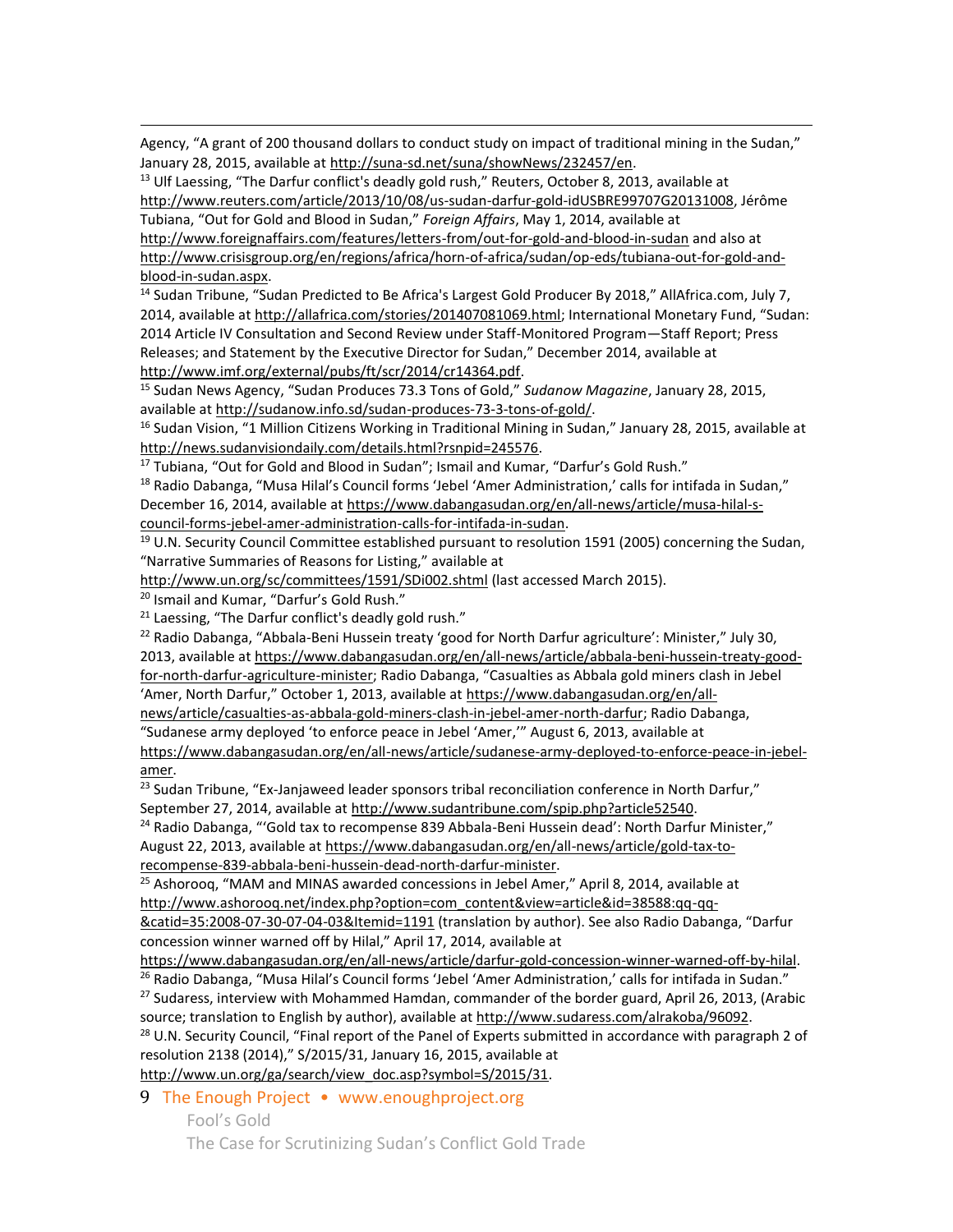<sup>29</sup> U.N. Security Council, "Resolution 2200 (2015) Adopted by the Security Council at its 7380th meeting, on 12 February 2015," S/RES/2200 (2015), February 12, 2015, available at

[http://www.un.org/en/ga/search/view\\_doc.asp?symbol=S/RES/2200%20%282015%29.](http://www.un.org/en/ga/search/view_doc.asp?symbol=S/RES/2200%20%282015%29)

<sup>30</sup> Spittaels and Weyns, "Mapping Conflict Motives: the Sudan - South Sudan border," p. 38.

 $31$  Ibid.

 $\overline{a}$ 

 $32$  Ibid.

<sup>33</sup> Ibid, p. 24.

<sup>34</sup> Ibid, p. 23. Spittaels and Weyns note that several of the mines do not operate because of proximity to the front lines of conflict and targeting in air strikes by the Sudan Armed Forces.

<sup>35</sup> Ibid, pp. 23-24.

<sup>36</sup> Republic of the Sudan, Sudanese Ministry of Minerals, "Gold Refinery,"

http://www.minerals.gov.sd/Eng/Gold Refinery.htm (last accessed March 2015).

<sup>37</sup> Sudan Tribune, "Sudan's central bank places moratorium on gold ore exports," December 13, 2012, available a[t http://www.sudantribune.com/spip.php?article44842](http://www.sudantribune.com/spip.php?article44842); Sudan Tribune, "Sudan's central bank restricts gold imports & exports," June 8, 2013, available at

[http://sudantribune.com/spip.php?article46859.](http://sudantribune.com/spip.php?article46859)

<sup>38</sup> Katrina Manson, "Sudan looks to fill coffers with gold," *Financial Times*, July 17, 2012, available at <http://www.ft.com/intl/cms/s/0/8a16b73e-7dca-11e3-95dd-00144feabdc0.html>; Katrina Manson, "Rage against the regime," *Financial Times*, January 15, 2014, available at

[http://www.ft.com/intl/cms/s/0/40fe5280-cc34-11e1-839a-00144feabdc0.html#axzz3SoYatMxC;](http://www.ft.com/intl/cms/s/0/40fe5280-cc34-11e1-839a-00144feabdc0.html#axzz3SoYatMxC) International Monetary Fund, "Sudan: 2014 Article IV Consultation"; Africa Confidential, "The new gold rush," November 30, 2012, available by subscription at [http://www.africa-](http://www.africa-confidential.com/article/id/4700/The_new_gold_rush)

[confidential.com/article/id/4700/The\\_new\\_gold\\_rush.](http://www.africa-confidential.com/article/id/4700/The_new_gold_rush)

 $39$  Manson, "Sudan looks to fill coffers with gold"; Africa Confidential, "The new gold rush."

<sup>40</sup> International Monetary Fund, "Sudan: 2014 Article IV Consultation," para. 32, pp. 15-16.

<sup>41</sup> Details from U.N. Comtrade Database, available at [http://comtrade.un.org/data/.](http://comtrade.un.org/data/-) See also U.S.

Department of the Interior U.S. Geological Survey, "2012 Minerals Yearbook: Sudan," March 2014, available a[t http://minerals.usgs.gov/minerals/pubs/country/2012/myb3-2012-su.pdf;](http://minerals.usgs.gov/minerals/pubs/country/2012/myb3-2012-su.pdf) Global Witness, "City of Gold: Why Dubai's first conflict gold audit never saw the light of day" (London: February 2014), available a[t http://www.globalwitness.org/sites/default/files/library/dubai\\_gold\\_layout\\_lr.pdf.](http://www.globalwitness.org/sites/default/files/library/dubai_gold_layout_lr.pdf)

 $42$  Sudan Vision, "Gold Production, Export Increases," January 21, 2015, available at

[http://news.sudanvisiondaily.com/details.html?rsnpid=245310.](http://news.sudanvisiondaily.com/details.html?rsnpid=245310)

43 International Monetary Fund, "Sudan: 2014 Article IV Consultation."

 $44$  Ibid.

<sup>45</sup> Radio Dabanga, "'Sudan regime keeps to its principles': Al Bashir," September 28, 2014, available at [https://www.dabangasudan.org/en/all-news/article/sudan-regime-keeps-to-its-principles-al-bashir.](https://www.dabangasudan.org/en/all-news/article/sudan-regime-keeps-to-its-principles-al-bashir) <sup>46</sup> Sudan Tribune, "Sudan Predicted to Be Africa's Largest Gold Producer By 2018"; Sudan News Agency,

"Sudan Produces 73.3 Tons of Gold."

47 International Monetary Fund, "Sudan: 2014 Article IV Consultation," para. 18, p. 9.

<sup>48</sup> International Monetary Fund, "Sudan: 2014 Article IV Consultation."

 $49$  Ibid.

 $50$  Ibid.

 $51$  Ibid.

<sup>52</sup> Sudan News Agency, "Sudan Produces 73.3 Tons of Gold."

<sup>53</sup> Linette Lopez, "The Turkish Corruption Scandal Involves An Explosive Gas For Gold Deal With Iran," Business Insider, December 27, 2013, available a[t http://www.businessinsider.com/turkey-gas-for-gold](http://www.businessinsider.com/turkey-gas-for-gold-deal-with-iran-2013-12)[deal-with-iran-2013-12](http://www.businessinsider.com/turkey-gas-for-gold-deal-with-iran-2013-12); Asli Kandemir, "Turkey to Iran gold trade wiped out by new U.S. sanction," Reuters, February 15, 2013, available at [http://www.reuters.com/article/2013/02/15/us-iran-turkey](http://www.reuters.com/article/2013/02/15/us-iran-turkey-sanctions-idUSBRE91E0IN20130215)[sanctions-idUSBRE91E0IN20130215.](http://www.reuters.com/article/2013/02/15/us-iran-turkey-sanctions-idUSBRE91E0IN20130215) 

#### 10 The Enough Project • www.enoughproject.org

Fool's Gold

The Case for Scrutinizing Sudan's Conflict Gold Trade